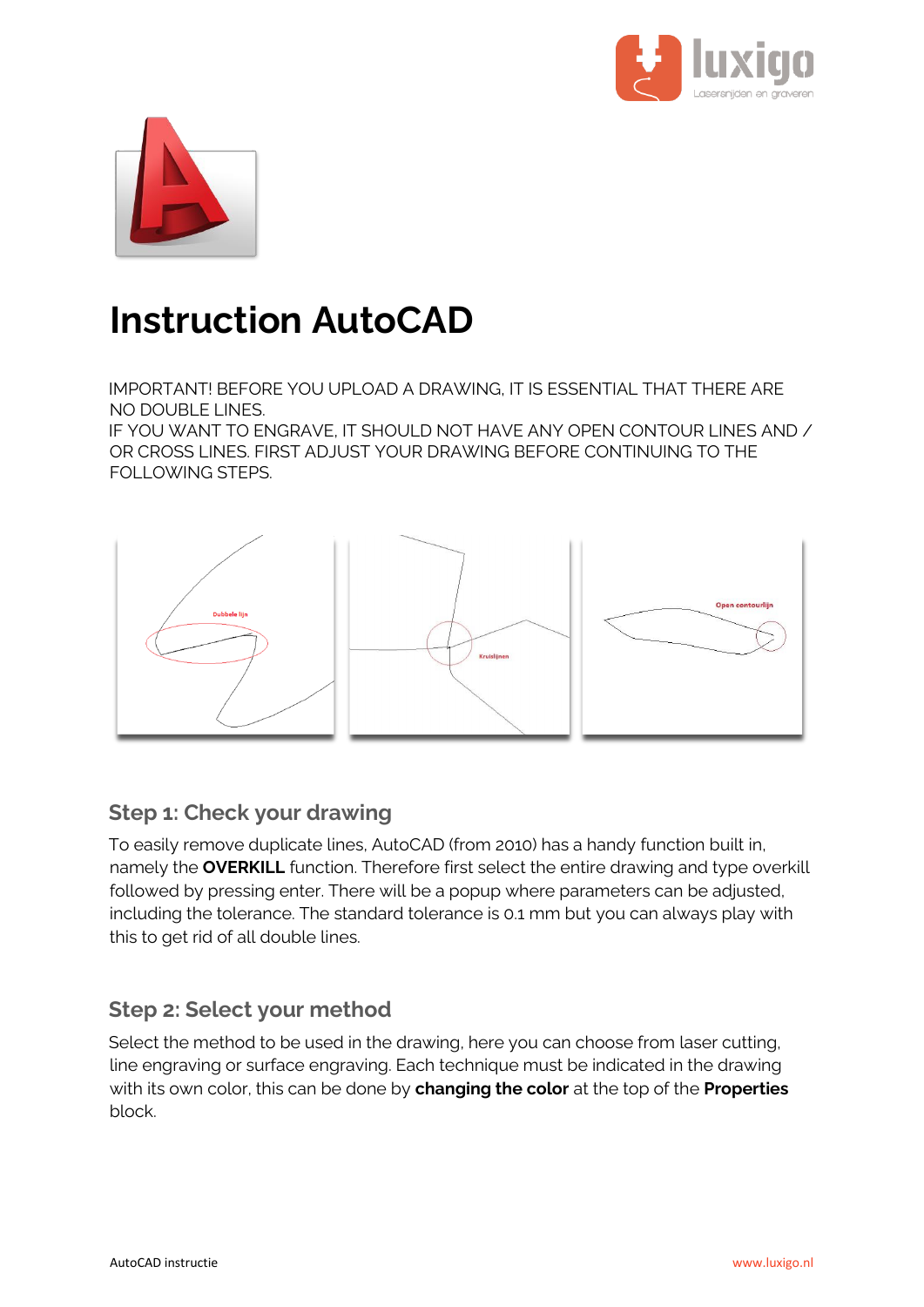



#### **Black lines - Laser cutting**

Leave the outer contour of the part to be cut black, so this is not the outer contour or working surface of the entire drawing.

#### **Red lines - Internal cutting lines**

Internal cutting lines are the surfaces to be cut that fall within the outer contour, for example, holes.

Make these lines red. The reason why internal cutting lines must be used is as follows. When an "O" is to be cut, it is important that the hole is cut first and then the outer contour of this letter. When the outer contour is first cut, the part will be slightly skewed, when the hole is cut it will no longer be in the right place.

#### **Line engraving (green)**

Instead of engraving a surface, which takes a lot of time, it is also possible to have the laser cut quickly and with low power. The material is then drawn as if it were. Make engraving lines green.

#### **Surface engraving (blue)**

The laser moves like a printer, so that a layer is always burned. As a result, the surface to be engraved is slightly sunk into the material. Make surfaces engraving areas blue.